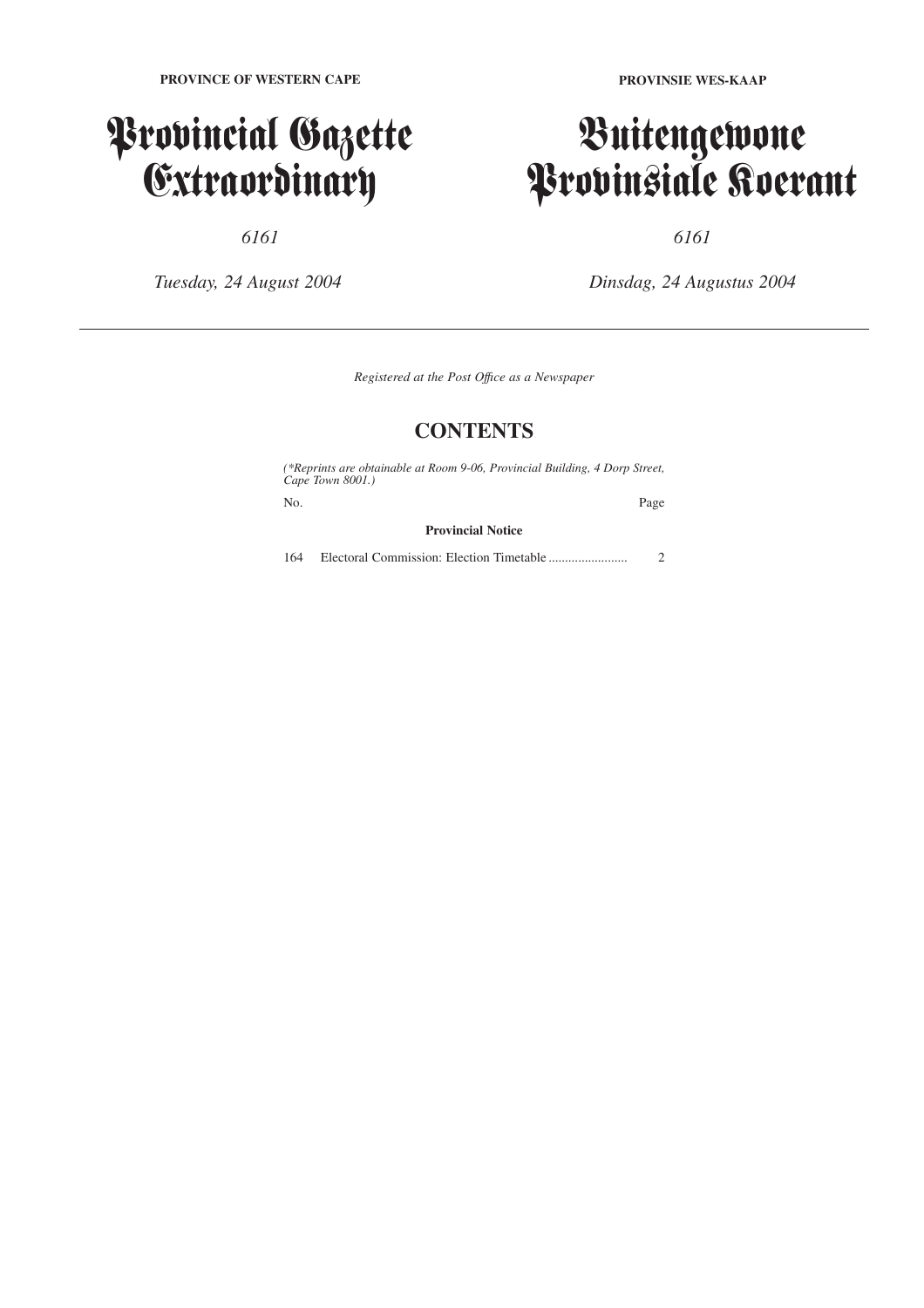#### **PROVINCIAL NOTICE**

The following Provincial Notice is published for general information.

G. A. LAWRENCE, DIRECTOR-GENERAL

Provincial Building, Wale Street, Cape Town.

#### **PROVINSIALE KENNISGEWING**

Die volgende Provinsiale Kennisgewing word vir algemene inligting gepubliseer.

G. A. LAWRENCE, DIREKTEUR-GENERAAL

Provinsiale-gebou, Waalstraat, Kaapstad.

P.N. 164/2004 24 August 2004

#### **ELECTORAL COMMISSION:**

#### **ELECTION TIMETABLE**

The Electoral Commission hereby gives notice that it has in terms of section 11 of the Local Government: Municipal Electoral Act, 2000, compiled the election timetable set out below to apply to the municipal by-elections to be held on 22 September 2004 in respect of Ward 8 of the Knysna Municipality [WC048] as published in Provincial Notice number P.N. 163 of 2004 as published in the Provincial Gazette No. 6160 of the Western Cape Province, dated 20 August 2004. A reference to ''section'' in this election timetable is a reference to that section in the Local Government: Municipal Electoral Act, 20002 (Act No. 27 of 2000).

#### **Cut-off time for act to be performed**

1 An act required in terms of this Act to be performed by not later than a date in the election timetable must be performed before 17:00 on that date, unless otherwise specified.

#### **Certification of the voters' roll**

2 By 24 August 2004 the chief electoral officer must certify the segments of the voters' roll for the voting districts to be used in the by-elections in terms of section  $6(2)(a)$ .

#### **Notice that lists of addresses of voting stations are available for inspection**

3 By 24 August 2004 the chief electoral officer must give notice that copies of a list of voting stations and their addresses will be available for inspection at the office of the Commission's local representative in terms of section 19(5).

#### **Notice of route of mobile voting stations**

4 If the Commission decides to use mobile voting stations in the by-elections, the Commission must by 24 August 2004 give notice of the route, including the locations and estimated times of stopping of each mobile voting station in terms of section 22(1).

#### **Cut-off date for nomination of ward candidates to contest an election**

5 By not later than 7 September 2004 at 17:00, the nomination of a person to contest the by-election in a municipality as a ward candidate, must be submitted to the Commission's local representative on a prescribed form and in the prescribed manner in terms of section 17(1).

#### **Cut-off date for compilation and certification of ward candidate lists**

6 By 9 September 2004 the Commission must compile for each ward a list of ward candidates, certify those lists for that by-election, and keep copies of the lists available at the office of the Commission's local representative in terms of section 18(1).

#### **Cut-off date for issuing certificates**

7 By 10 September 2004 the Commission must issue to each ward candidate contesting the by-election, a prescribed certificate in terms of section  $18(1)(d)$ .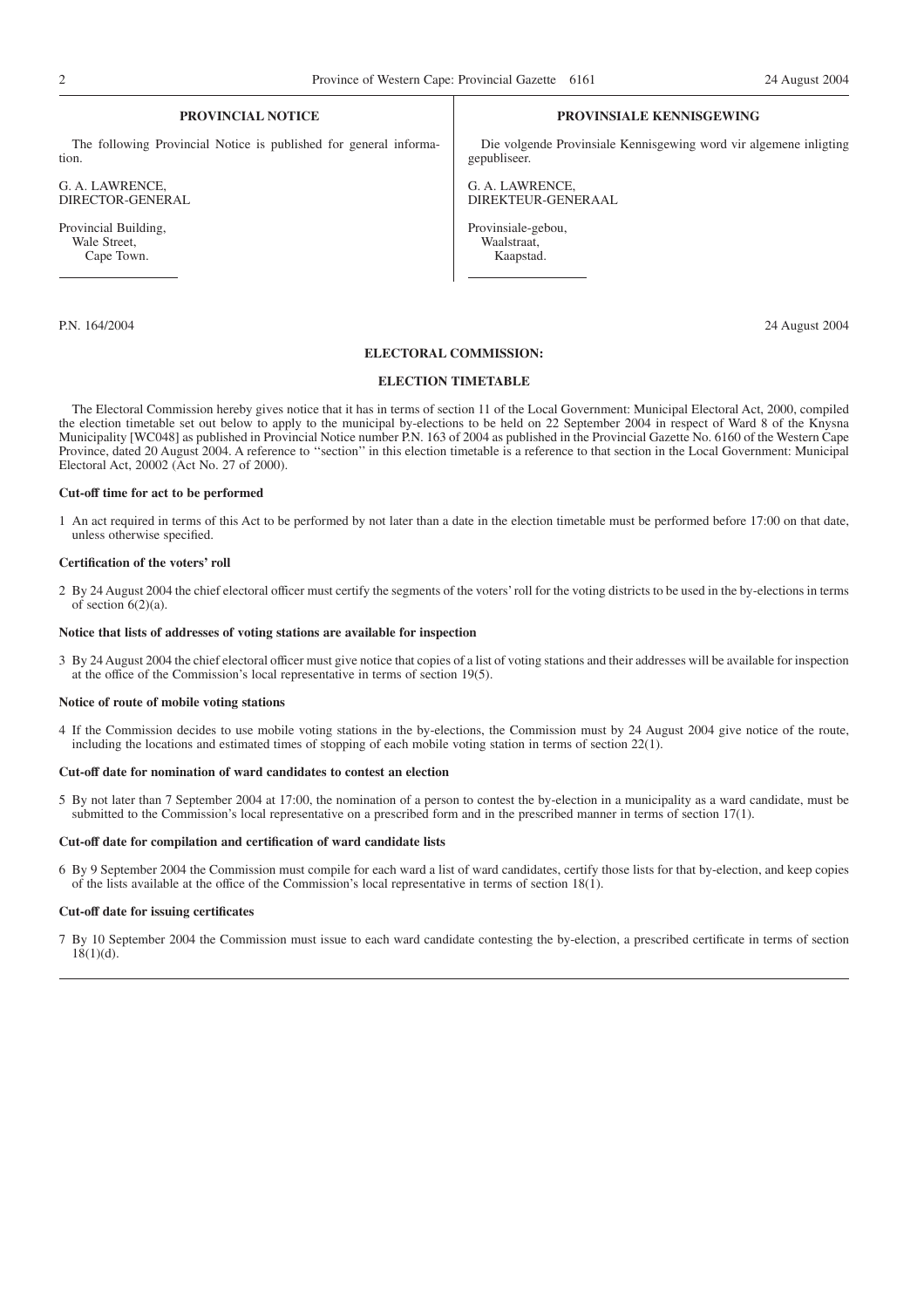## SUID-AFRIKA EERSTE -**KOOP SUID-AFRIKAANS VERVAARDIGDE GOEDERE**